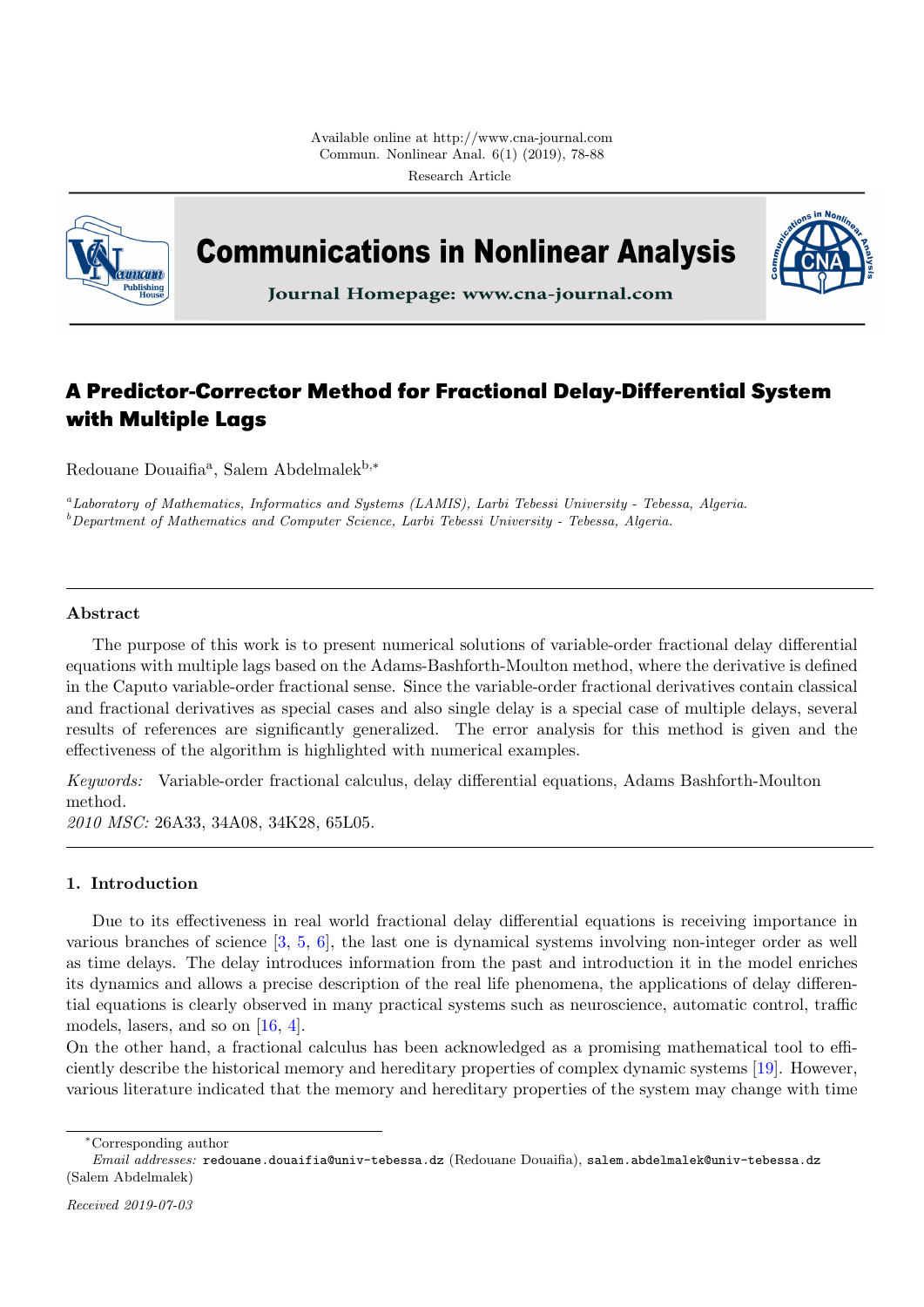or other conditions [\[17,](#page-10-6) [18\]](#page-10-7). Hence, the variable-order fractional derivatives provide an excellent approach for the modeling of memory and hereditary properties [\[14,](#page-10-8) [11\]](#page-10-9).

The variable-order fractional calculus are an extension of the classical fractional calculus, namely the order of fractional derivatives or integrals depends on the time and/or another variable. In 1993, Samko and Ross [\[9\]](#page-10-10) firstly proposed the variable-order integral and differential as well as some basic properties. After that, the variable-order differential operators have been discussed by several authors [\[1,](#page-10-11) [10,](#page-10-12) [12\]](#page-10-13). Since the kernel of the variable order derivatives which appear in differential equations has a variable-exponent, analytical solutions of variable order fractional differential equations are more difficult to obtain, thus the effective and applicable numerical techniques for solving such equations are always needed. But numerical techniques to solve variable order fractional differential equations are at the early stage of growth. Several recent researches concerned with the exictence, uniqueness and numerical solutions of variable order fractional delay differential equations [\[13,](#page-10-14) [20,](#page-10-15) [21\]](#page-10-16).

The main goal of this paper is to derive a numerical method to solve variable order fractional delay differential systems with multiple lags. The remainder of the work is organized as follows. In Section 2, we introduce the basic definitions of variable order Fractional Calculus. In section 3, we give the modified algorithm of Adams-Bashforth-Moulton method. In section 4, the error analysis is discussed. In Section 5, we tested the validity of algorithm by numerical examples.

### <span id="page-1-3"></span>2. Variable-Order Fractional Calculus

In this section, we present definitions of variable-order fractional integral and derivatives [\[1,](#page-10-11) [9,](#page-10-10) [10,](#page-10-12) [12\]](#page-10-13).

**Definition 2.1.** Let  $f \in C([0,T])$ ,  $\alpha(t) \geq 0$ , and  $T > 0$ , the Riemann-Liouville variable order integral is defined as follows:

$$
{}_{0}I_{t}^{\alpha(t)}f(t) = \int_{0}^{t} \frac{1}{\Gamma(\alpha(t))}(t-\eta)^{\alpha(t)-1}f(\eta)d\eta, \quad t > 0,
$$
\n(2.1)

where  $\Gamma(.)$  denotes the Gamma function.

**Definition 2.2.** Let  $f \in C^1([0,T])$ ,  $T > 0$ ,  $0 < \alpha(t) \leq 1$  and be continuous, the Caputo variable order derivative is defined as follows:

$$
{}_{0}^{C}D_{t}^{\alpha(t)}f(t) = \begin{cases} 0I_{t}^{1-\alpha(t)}\frac{d}{dt}f(t), & 0 < \alpha(t) < 1, \\ \frac{d}{dt}f(t), & \alpha(t) = 1. \end{cases}
$$
(2.2)

#### <span id="page-1-4"></span>3. Formulation of Numerical Method

Throughout this paper we denote by VOFDDEs for variable-order fractional delay-differential equations with multiple lags.

<span id="page-1-0"></span>In this part, we modified the Adams-Bashforth-Moulton predictor-corrector method described in [\[2\]](#page-10-17) to solve VOFDDEs. We consider VOFDDEs defined by

$$
{}_{0}^{C}D_{t}^{\alpha(t)}y(t) = \Psi(t, y(t), y(t - \tau_{1}), \dots, y(t - \tau_{k})), \quad t \in [0, T], \quad k \in \mathbb{N}^{*},
$$
\n(3.1)

<span id="page-1-2"></span>
$$
y(t) = \phi(t), \quad t \in [-\tau, 0], \quad \tau = \max\{\tau_1 \dots, \tau_k\},
$$
\n(3.2)

<span id="page-1-1"></span>where  $y(t) = (y_1, \ldots, y_N)$ ,  $N \in \mathbb{N}^*$ ,  $T > 0$ ,  $0 < \alpha(t) \leq 1$  and  $\tau_j \geq 0$ ,  $j = 1, \ldots, k$ ; denotes the delay coefficients. Furthermore, we assume that  $\Psi \in C([0,T] \times \mathbb{R}^{kN+N}, \mathbb{R}^N)$ . Consider a uniform grid  $\{t_i = ih: i = -m_j, -m_j + 1, \ldots, -1, 0, 1, \ldots, n\}$ , where  $m_j$  and n are integers such that  $n = \begin{bmatrix} \frac{7}{h} & 0 & 0 & 0 \\ 0 & 0 & 0 & 0 \\ 0 & 0 & 0 & 0 \\ 0 & 0 & 0 & 0 \end{bmatrix}$  $\frac{T}{h}$  and  $m_j = \frac{\tau_j}{h}$  $\frac{j_j}{h}$ , for  $j = 1, \ldots, k$ . Note that

$$
y(t_i - \tau_j) = y(ih - m_jh) = y(t_{i-m_j}), \quad i = 0, \dots, n; \quad j = 1, \dots, k.
$$
 (3.3)

Now, the approximation to the delayed term  $y(t_i - \tau_j)$  which consist of the following two types.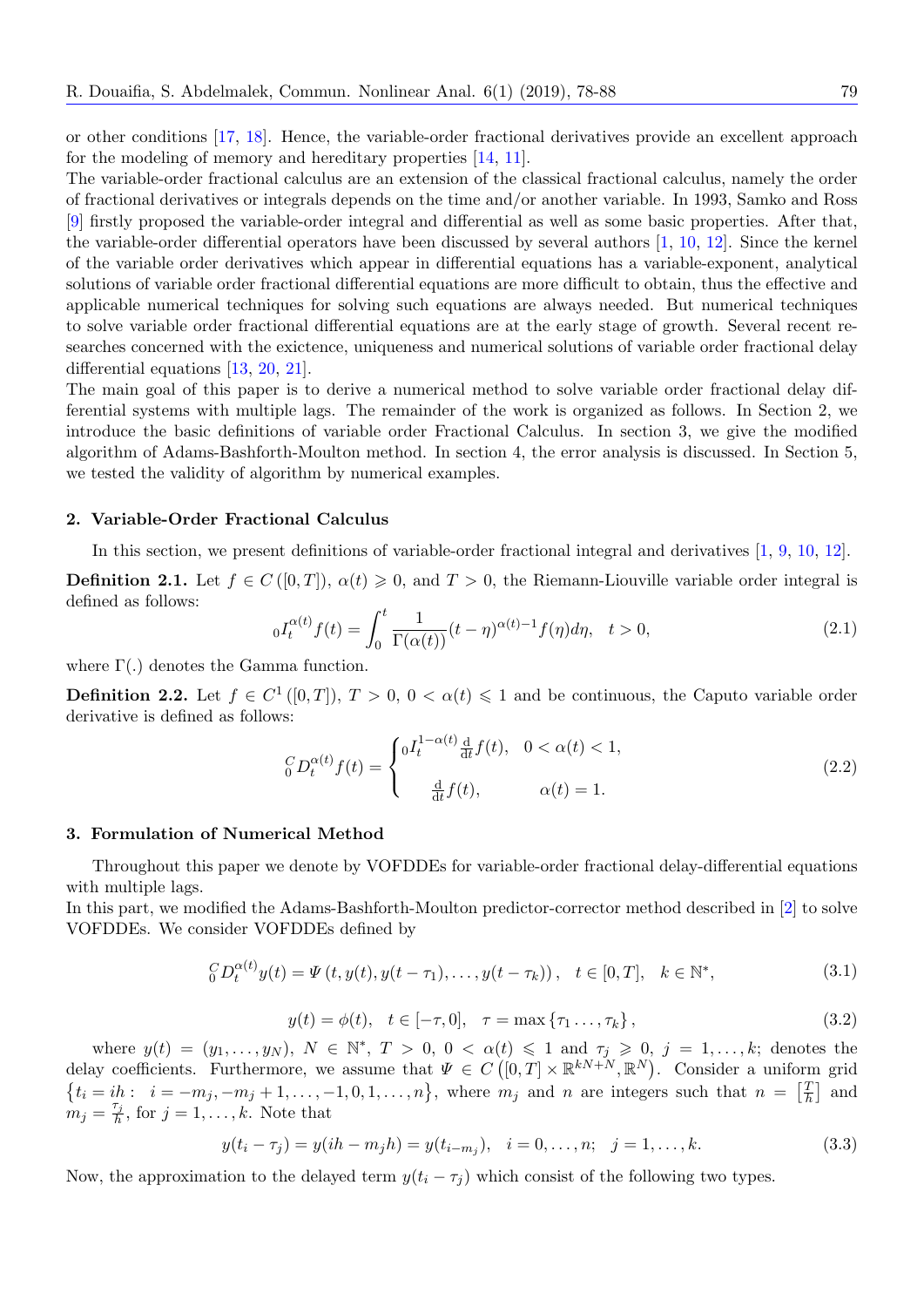• When  $\tau_j$  is constant. Susppose that  $(m_j - \delta_j)h = \tau_j$  with  $0 \le \delta_j < 1$ . When  $\delta_j = 0$ ,  $y(t_i - \tau_j)$  can be approximated by

$$
y(t_i - \tau_j) \approx \begin{cases} y_{i-m_j} & \text{if } i > m_j \\ \phi_i & \text{if } i \leqslant m_j \end{cases}, \quad j = 1, \dots, k. \tag{3.4}
$$

<span id="page-2-0"></span>When  $0 < \delta_j < 1, j = 1, \ldots, k$  cannot be calculated directly. Let  $\omega_{i+1,j}$  be the approximation to  $y(t_{i+1} - \tau_j)$  for the case  $(m_j - 1)h < \tau_j < m_j h$ ,  $j = 1, ..., k$ . On interpolating it by the two nearest points, that is

$$
\omega_{i+1,j} = \delta_j y_{i-m_j+2} + (1 - \delta_j) y_{i-m_j+1},\tag{3.5}
$$

the last equality implies the implicit of the numerical equation if  $m_j > 1$  which can be directly determined. However, when  $m_j = 1$  and  $\delta_j \neq 0$ , that is  $\tau_j < h$  the first term in the right-hand side of  $(3.5)$  is  $\delta_i y_{i+1}$ . Further prediction is required in this case, that is

<span id="page-2-1"></span>
$$
\omega_{i+1,j} = \delta_j y_{i+1}^P + (1 - \delta_j) y_i.
$$
\n(3.6)

• When  $\tau_j$  is time varying. If  $\tau_j = \tau_j(t)$  the approximation seems to be intricate. Let  $\omega_{i+1,j} \approx y(t_{i+1} - \tau_j)$ , the linear interpolation of  $y_l$  at point  $t = t_{i+1} - \tau_j(t_{i+1})$  is used to approximate the delay term. Let  $\tau_i(t_{i+1}) = (m_{i+1,j} - \delta_{i+1,j})h$  where  $m_{i+1,j} \in \mathbb{Z}_+$  and  $\delta_{i+1,j} \in [0,1)$ , then

<span id="page-2-3"></span><span id="page-2-2"></span>
$$
\omega_{i+1,j} = \delta_{i+1,j} y_{i-m_{i+1,j}+2} + (1 - \delta_{i+1,j}) y_{i-m_{i+1,j}+1}.
$$
\n(3.7)

Further prediction is required if  $m_{i+1,j} = 1$  in the first term in the right-hand side of [\(3.7\)](#page-2-1) and it is not needed if  $m_{i+1,j} > 1$ . Hence in each step of the computational procedure, a condition  $m_{i,j} = 1$  or not is initially checked for further prediction or not.

Without loss of generality, we restrict to the first case study, we display the numerical algorithm for VOFD-DEs  $(3.1)-(3.2)$  $(3.1)-(3.2)$ .

By applying  $_0I_{t_{i+1}}^{\alpha(t_{i+1})}$  $t_{i+1}^{(t_{i+1})}$  on both sides of  $(3.1)$  and using  $(3.2)$ , we get to:

$$
y(t_{i+1}) = \phi(0) + \frac{1}{\Gamma(\alpha(t_{i+1}))} \int_0^{t_{i+1}} (t_{i+1} - \sigma)^{\alpha(t_{i+1}-1)} \Psi(\sigma, y(\sigma - \tau_1), \dots, y(\sigma - \tau_k)) d\sigma.
$$
 (3.8)

Further, the integral in equation [\(3.8\)](#page-2-2) is evaluated using product trapezoidal quadrature formula. Then by using [\(3.3\)](#page-1-2) the corrector formula is thus (we denote the numerical calculation of y by  $\overline{y}$ )

$$
\overline{y}(t_{i+1}) = \phi(0) + \frac{h^{\alpha_{i+1}}}{\Gamma(\alpha_{i+1}+2)} \Psi(t_{i+1}, \overline{y}(t_{i+1}), \overline{y}(t_{i+1-m_1}), \dots, \overline{y}(t_{i+1-m_k})) \n+ \frac{h^{\alpha_{i+1}}}{\Gamma(\alpha_{i+1}+2)} \sum_{j=0}^{i} a_{j,i+1} \Psi(t_j, \overline{y}(t_j), \overline{y}(t_{j-m_1}), \dots, \overline{y}(t_{j-m_k})),
$$
\n(3.9)

where  $\alpha_{i+1} = \alpha(t_{i+1})$  and

$$
a_{j,i+1} = \begin{cases} i^{\alpha_{i+1}+1} - (i - \alpha_{i+1})(i+1)^{\alpha_{i+1}}, & j = 0, \\ (i - j + 2)^{\alpha_{i+1}+1} - 2(i - j + 1)^{\alpha_{i+1}+1} + (i - j)^{\alpha_{i+1}+1}, & 1 \le j \le i - 1, \\ 2(2^{\alpha_{i+1}} - 1), & j = i, \\ 1, & j = i + 1. \end{cases}
$$
(3.10)

Now, we replace  $\bar{y}(t_{i+1})$  on the right hand side of [\(3.9\)](#page-2-3) by an approximation  $\bar{y}^P(t_{i+1})$ , called predictor. Product rectangle rule is used in [\(3.8\)](#page-2-2) to derive predictor term:

$$
\overline{y}^{P}(t_{i+1}) = \phi(0) + \frac{h^{\alpha_{i+1}}}{\Gamma(\alpha_{i+1}+1)} \sum_{j=0}^{i} b_{j,i+1} \Psi(t_j, \overline{y}(t_j), \overline{y}(t_{j-m_1}), \dots, \overline{y}(t_{j-m_k})),
$$
\n(3.11)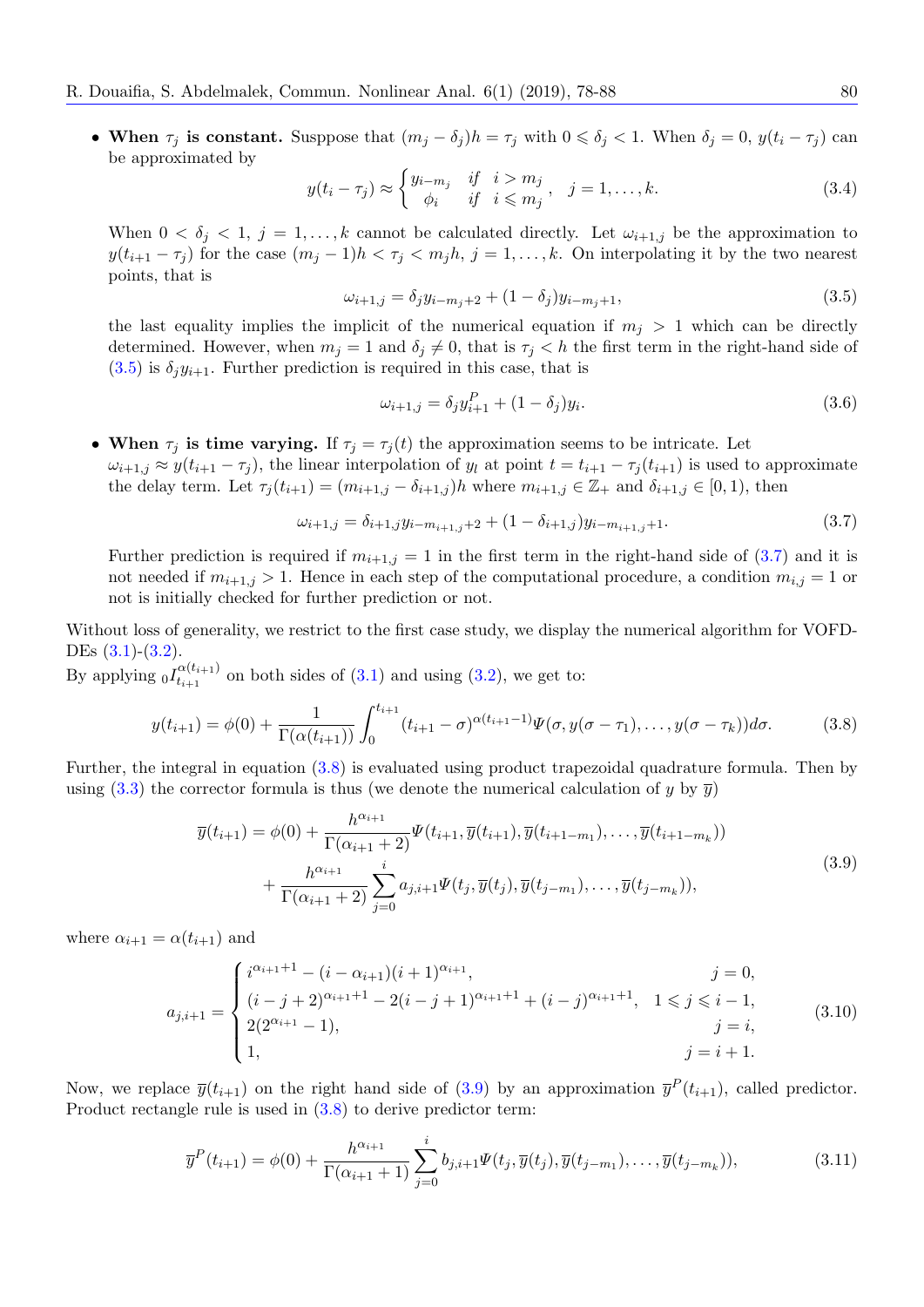where

$$
b_{j,i+1} = \begin{cases} (i-j+1)^{\alpha_{i+1}} - (i-j)^{\alpha_{i+1}}, & 0 \le j \le i-1, \\ 1, & j = i. \end{cases}
$$
 (3.12)

The algorithm to solve  $(3.1)-(3.2)$  $(3.1)-(3.2)$  is as follows

# Algorithm 1 Solving fractional delay-differential system with multiple lags.

**Input:**  $\Psi = [\Psi_1, \ldots, \Psi_N], \alpha(t), \tau = [\tau_1, \ldots, \tau_k], T, \phi(t) = [\phi_1(t), \ldots, \phi_N(t)], h.$ 

- 1. Compute values  $n, m_j, \delta_j, \alpha_i$ .
- 2. Set,  $M = \max\{m_1, \ldots, m_k\}.$
- 3. For  $i = 0 : -1 : -M$ ,  $\overline{y}(ih) = \phi(ih)$ .
- 4. For  $i = 1 : n$  do
	- Compute  $\overline{y}(t_i \tau_i);$
	- Compute  $\overline{y}^P(t_{i+1});$
	- Evaluate  $\omega_{i+1,i}$ ;
	- Compute  $\overline{y}(t_{i+1})$ .

**Output:**  $\phi(-Mh), \phi(-Mh + h), \ldots, \phi(-h), \phi(0), \overline{y}(t_1), \ldots, \overline{y}(t_n).$ 

### 4. Detailed Error Analysis of the Algorithm

Under the following condition on  $\Psi$ ,

<span id="page-3-0"></span>
$$
\|\Psi(t, u_1, u_2 \dots, u_{k+1}) - \Psi(t, w_1, w_2 \dots, w_{k+1})\|_{\mathbb{R}^N} \leq \sum_{j=1}^{k+1} L_j \|u_j - w_j\|_{\mathbb{R}^N},
$$
\n(4.1)

for all  $t \in [0, T]$ ,  $u_j, w_j \in \mathbb{R}^N$  and  $L_j > 0$ , for  $j = 1, ..., k + 1$ . we can get

**Theorem 4.1.** Suppose the solution  $y \in C^2([0,T])$  of  $(3.1)-(3.2)$  $(3.1)-(3.2)$  $(3.1)-(3.2)$  satisfies the following two conditions:

$$
\left\| \int_0^{t_{i+1}} (t_{i+1} - \sigma)_0^{\alpha_{i+1} - 1} C_D^{\alpha_{i+1}} y(\sigma) d\sigma - \frac{h^{\alpha_{i+1}}}{\alpha_{i+1}} \sum_{j=0}^i b_{j,i+1} C_D^{\alpha_{i+1}} y(t_j) \right\|_{\mathbb{R}^N} \leq C t_{i+1}^{\gamma_1} h^{\theta_1}, \tag{4.2}
$$

<span id="page-3-2"></span>
$$
\left\| \int_0^{t_{i+1}} (t_{i+1} - \sigma)^{\alpha_{i+1} - 1} \sigma D_{\sigma}^{\alpha_{i+1}} y(\sigma) d\sigma - \frac{h^{\alpha_{i+1}}}{\alpha_{i+1}(\alpha_{i+1} + 1)} \sum_{j=0}^i a_{j,i+1} \sigma D_t^{\alpha_{i+1}} y(t_j) \right\|_{\mathbb{R}^N} \leq C t_{i+1}^{\gamma_2} h^{\theta_2}, \quad (4.3)
$$

with some  $\gamma_1, \gamma_2 \geq 0$ , and  $\theta_1, \theta_2 > 0$ , then for some suitable  $T > 0$ , we have

<span id="page-3-1"></span>
$$
\max_{0 \le j \le n} \|y(t_j) - \overline{y}(t_j)\|_{\mathbb{R}^N} \le Kh^q,
$$
\n(4.4)

where  $n = \left[\frac{T}{h}\right], q = \min\left\{\theta_1 + \alpha(t), \theta_2\right\}, \text{ and } C, \mathcal{K} \text{ are a positive constants.}$ 

Proof. We prove the result by using the mathematical induction. Suppose that the conclusion is true for  $j = 0, \ldots, i$ . From the assumptions  $(4.1)$ , note that

$$
\|\Psi(t, u_1, u_2 \dots, u_{k+1}) - \Psi(t, w_1, w_2 \dots, w_{k+1})\|_{\mathbb{R}^N} \le C_N h^q \sum_{j=1}^{k+1} L_j,
$$
\n(4.5)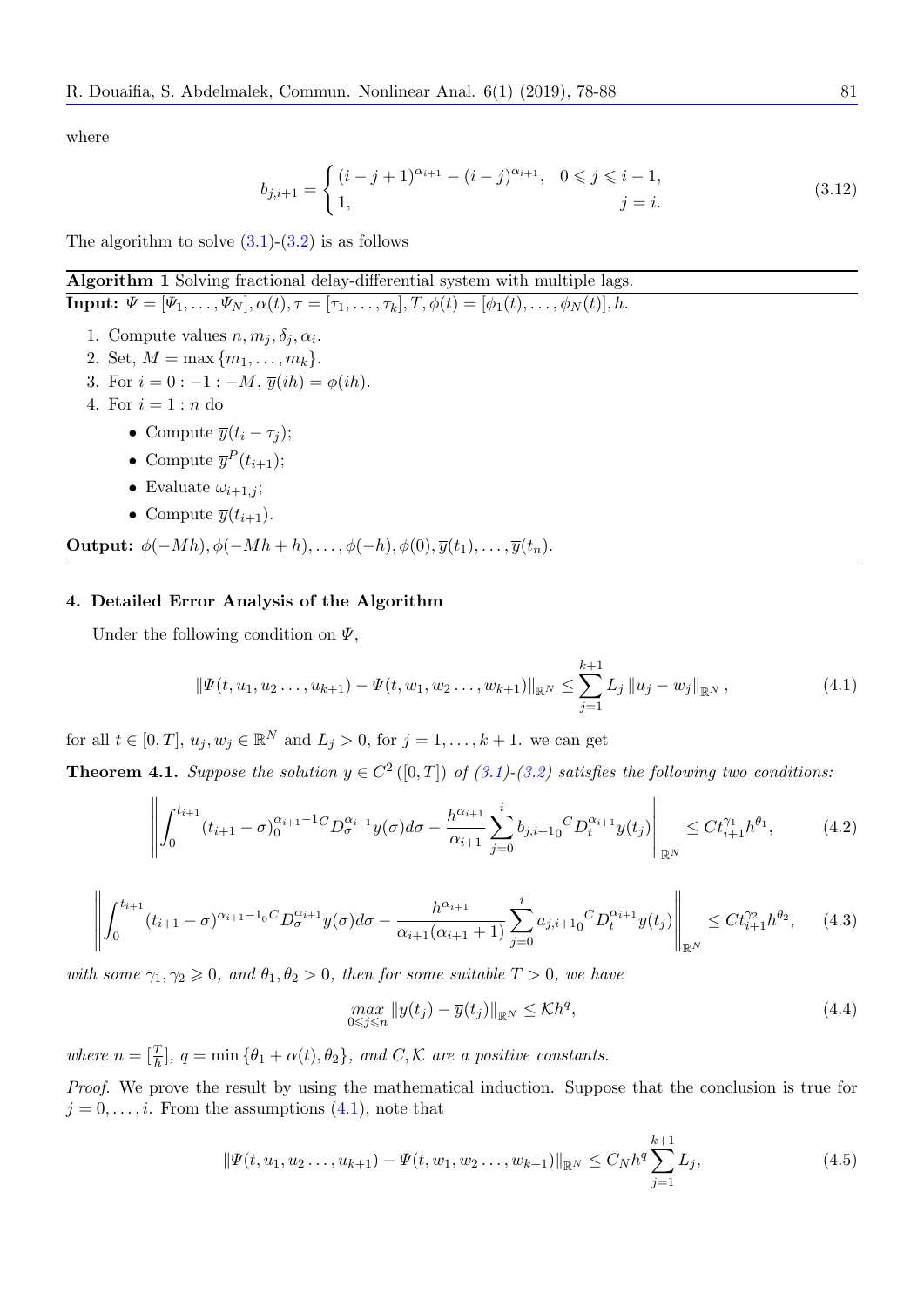where  $C_N > 0$ , from [\(3.1\)](#page-1-0), [\(4.5\)](#page-3-1) and the following inequality

$$
\frac{h^{\alpha_{i+1}}}{\alpha_{i+1}} \sum_{j=0}^{i} b_{j,i+1} \leq \frac{T^{\alpha_{i+1}}}{\alpha_{i+1}},
$$
\n(4.6)

<span id="page-4-0"></span>we have

$$
||y(t_{i+1}) - \overline{y}^{P}(t_{i+1})||_{\mathbb{R}^{N}} \leq \frac{CT^{\gamma_{1}}}{\Gamma(\alpha_{i+1})}h^{\theta_{1}} + \frac{C_{1}T^{\alpha_{i+1}}}{\Gamma(\alpha_{i+1}+1)}h^{q}, \qquad (4.7)
$$

where  $C_1 > 0$ . Since

$$
\frac{h^{\alpha_{i+1}}}{\alpha_{i+1}(\alpha_{i+1}+1)} \sum_{j=0}^{i} a_{j,i+1} \le T^{\alpha_{i+1}}
$$
\n(4.8)

and thanks to  $(4.3)$ ,  $(4.5)$ ,  $(4.7)$ , we have

<span id="page-4-4"></span>
$$
||y(t_{i+1}) - \overline{y}(t_{i+1})||_{\mathbb{R}^N} \leq \mathcal{K}h^q.
$$
\n(4.9)

For the detailed, see [\[13\]](#page-10-14).

### 5. Numerical Examples

The computer code of Algorithm 1, was written in Matlab, and the time step used in the simulation was  $h = \frac{1}{10}$ .

<span id="page-4-5"></span>Example 5.1. Consider a VOFDDEs version of delay differential equation given in [\[15\]](#page-10-18)

$$
\begin{cases} {}^{C}_{0}D_{t}^{\alpha(t)}y(t) = \frac{2y(t-2)}{1+y(t-2.6)^{9.65}} - y(t), \\ y(t) = 0.5, \quad t \leq 0. \end{cases}
$$
 (5.1)

The approximate solution of [\(5.1\)](#page-4-1) for fractional derivative  $\alpha = 0.95$  is shown in Fig. [1,](#page-5-0) whereas Fig. [2](#page-5-1) shows phase portrait of the system i.e. plots of  $y(t)$  versus  $y(t-2)$  and  $y(t)$  versus  $y(t-2.6)$  for the same value of  $\alpha$ . It be analysed from this figures that the system [\(5.1\)](#page-4-1) shows chaotic behaviour almost different to those generated by a single delay (see [\[13\]](#page-10-14)).

Fig. [3](#page-6-0) shows the numerical solution of [\(5.1\)](#page-4-1) for the variable order fractional derivative  $\alpha(t) = 0.93 - \frac{1}{e^t + 1.500}$  $\frac{1}{e^{t}+1}$ and phase portrait of the system [\(5.1\)](#page-4-1) for  $\alpha(t) = 0.93 - \frac{1}{e^t}$  $\frac{1}{e^t+1}$  is shown in Fig. [4.](#page-6-1) In the following experiment, we have changed the variable order fractional derivative by  $\alpha(t) = \frac{2.8 + \sin(t)}{4}$ , and the approximate solution is shown in Fig.  $5$ , Fig. [6](#page-7-1) shows the phase portrait of the system  $(5.1)$  for the same value of derivative. The portrait phase of the variable order fractional derivative (Fig. [4](#page-6-1) and Fig. [6\)](#page-7-1) shows us that the chaotic

behaviour is more complicated than fractional derivative and thus the general behavior of the solution of system [\(5.1\)](#page-4-1) depends on kind of derivative.

<span id="page-4-3"></span><span id="page-4-2"></span>Example 5.2. Consider a VOFDDEs version of four dimensional enzyme kinetics with an inhibitor molecule given in [\[7\]](#page-10-19)

$$
\begin{cases}\n\int_{0}^{C} D_{t}^{\alpha(t)} y_{1}(t) = 10.5 - \frac{y_{1}(t)}{1+0.0005y_{4}^{3}(t-4)},\\ \n\int_{0}^{C} D_{t}^{\alpha(t)} y_{2}(t) = \frac{y_{1}(t)}{1+0.0005y_{4}^{3}(t-4.8)} - y_{2}(t),\\ \n\int_{0}^{C} D_{t}^{\alpha(t)} y_{3}(t) = y_{2}(t) - y_{3}(t),\\ \n\int_{0}^{C} D_{t}^{\alpha(t)} y_{4}(t) = y_{3}(t) - y_{4}(t),\\ \ny(t) = [60, 10, 10, 20]^{T}, \quad t \leq 0.\n\end{cases} (5.2)
$$

where  $y(t) = [y_1(t), y_2(t), y_3(t), y_4(t)]^T$ .

<span id="page-4-1"></span> $\Box$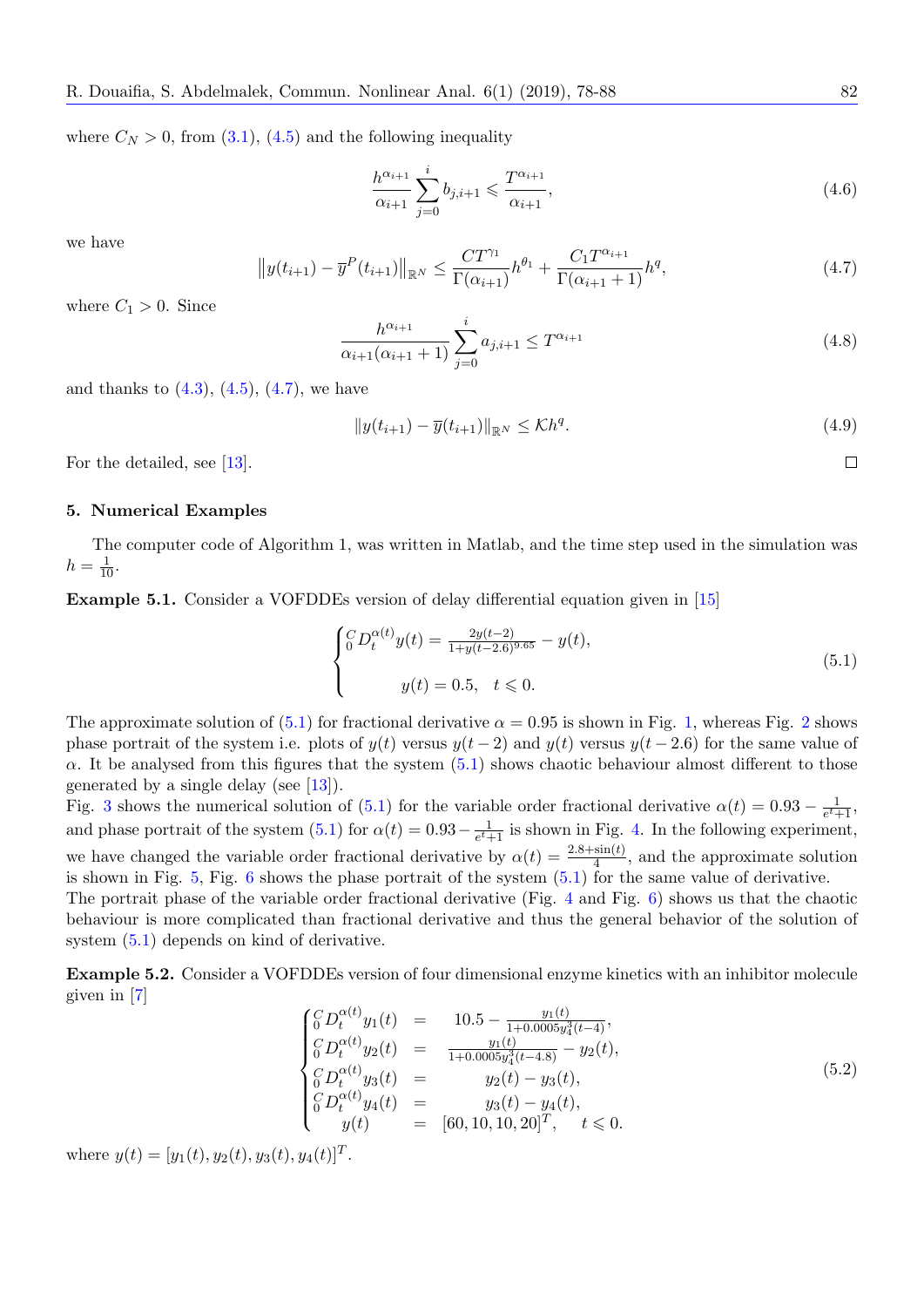

<span id="page-5-0"></span>Figure 1: The numerical solution of system [\(5.1\)](#page-4-1) with fractional derivative.



<span id="page-5-1"></span>Figure 2: Phase plot of system [\(5.1\)](#page-4-1) with fractional derivative.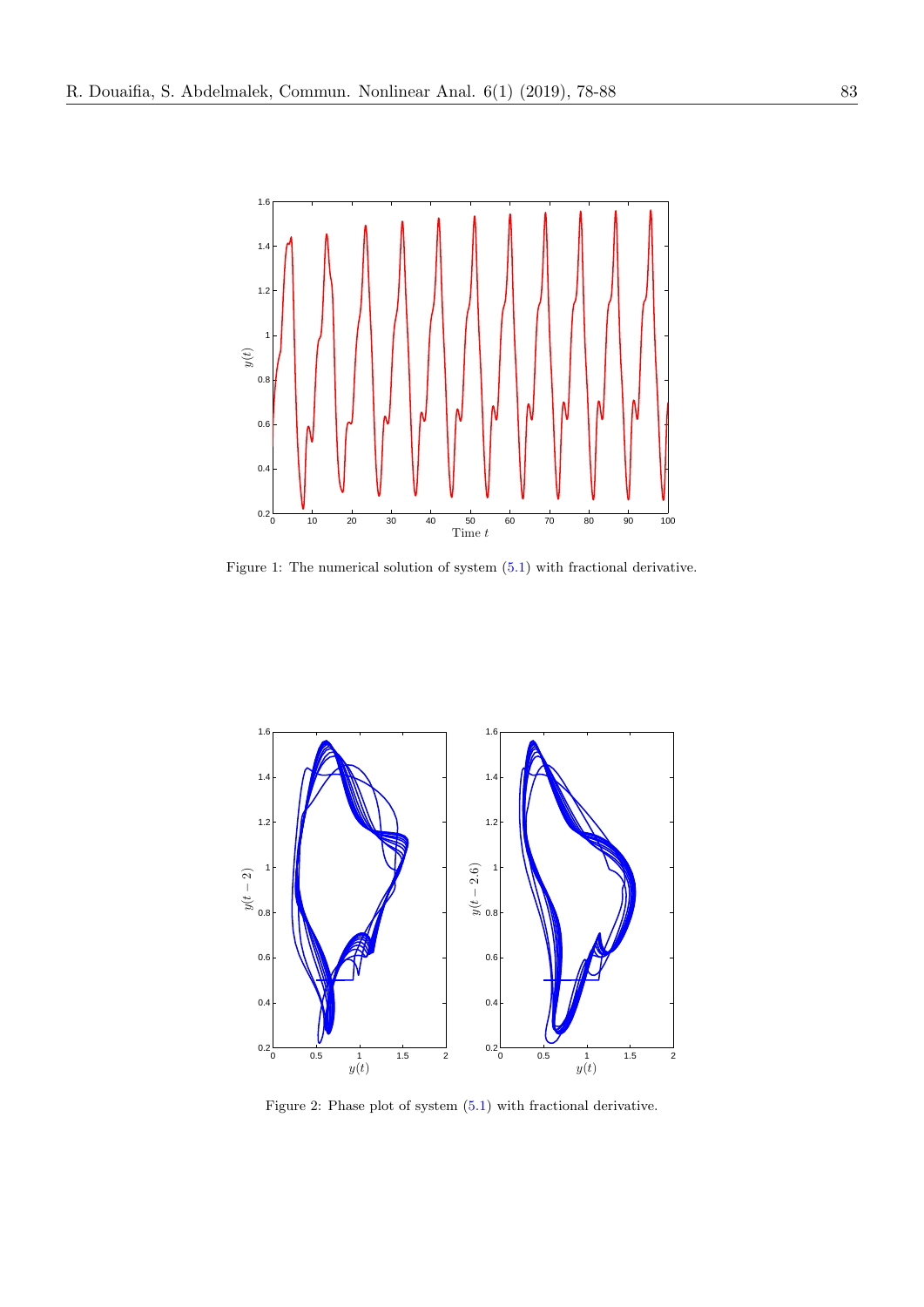

<span id="page-6-0"></span>Figure 3: The numerical solution of system [\(5.1\)](#page-4-1) with VO fractional derivative.



<span id="page-6-1"></span>Figure 4: Phase plot of system [\(5.1\)](#page-4-1) with VO fractional derivative.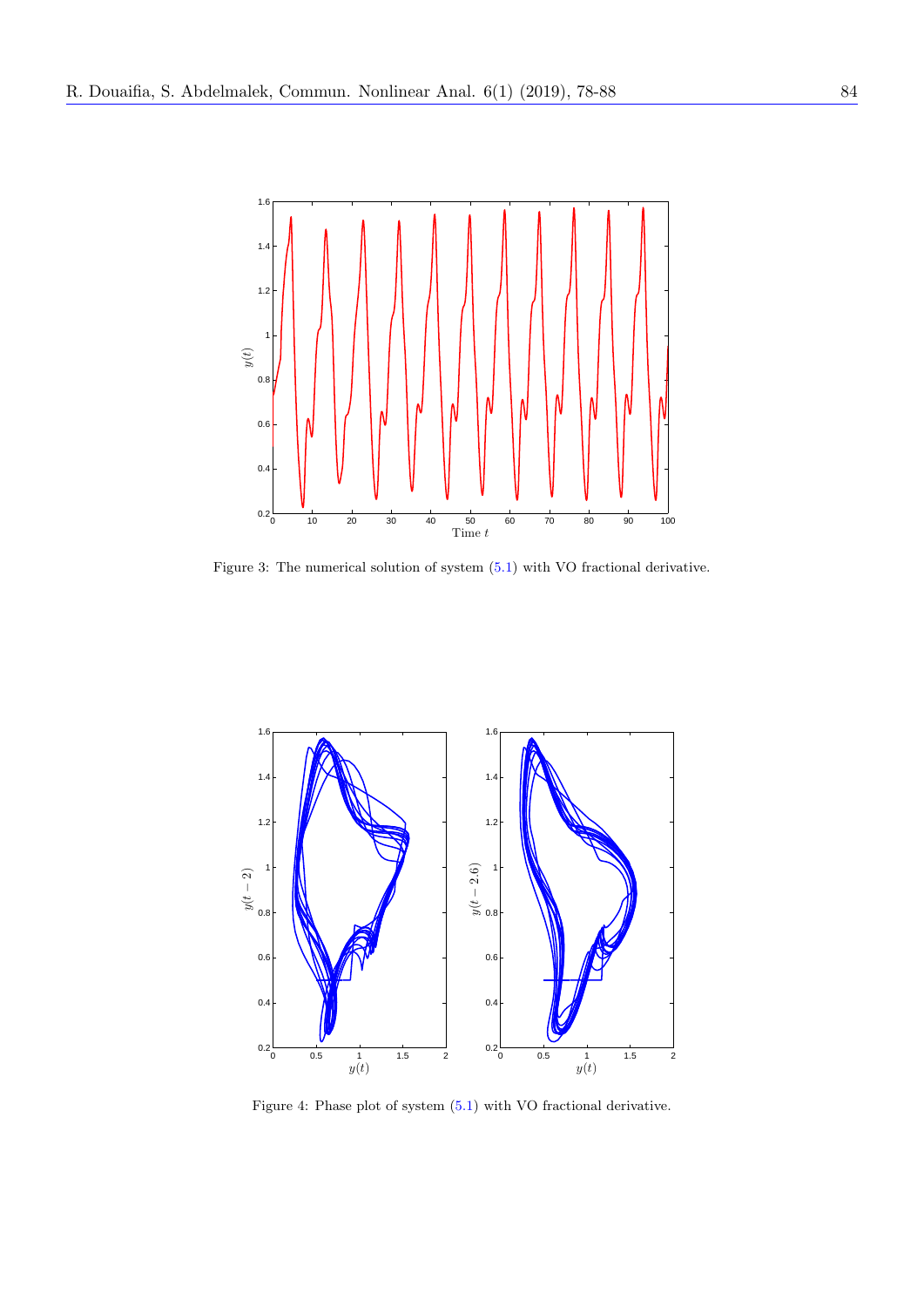

<span id="page-7-0"></span>Figure 5: The numerical solution of system [\(5.1\)](#page-4-1) with VO fractional derivative.



<span id="page-7-1"></span>Figure 6: Phase plot of system [\(5.1\)](#page-4-1) with VO fractional derivative.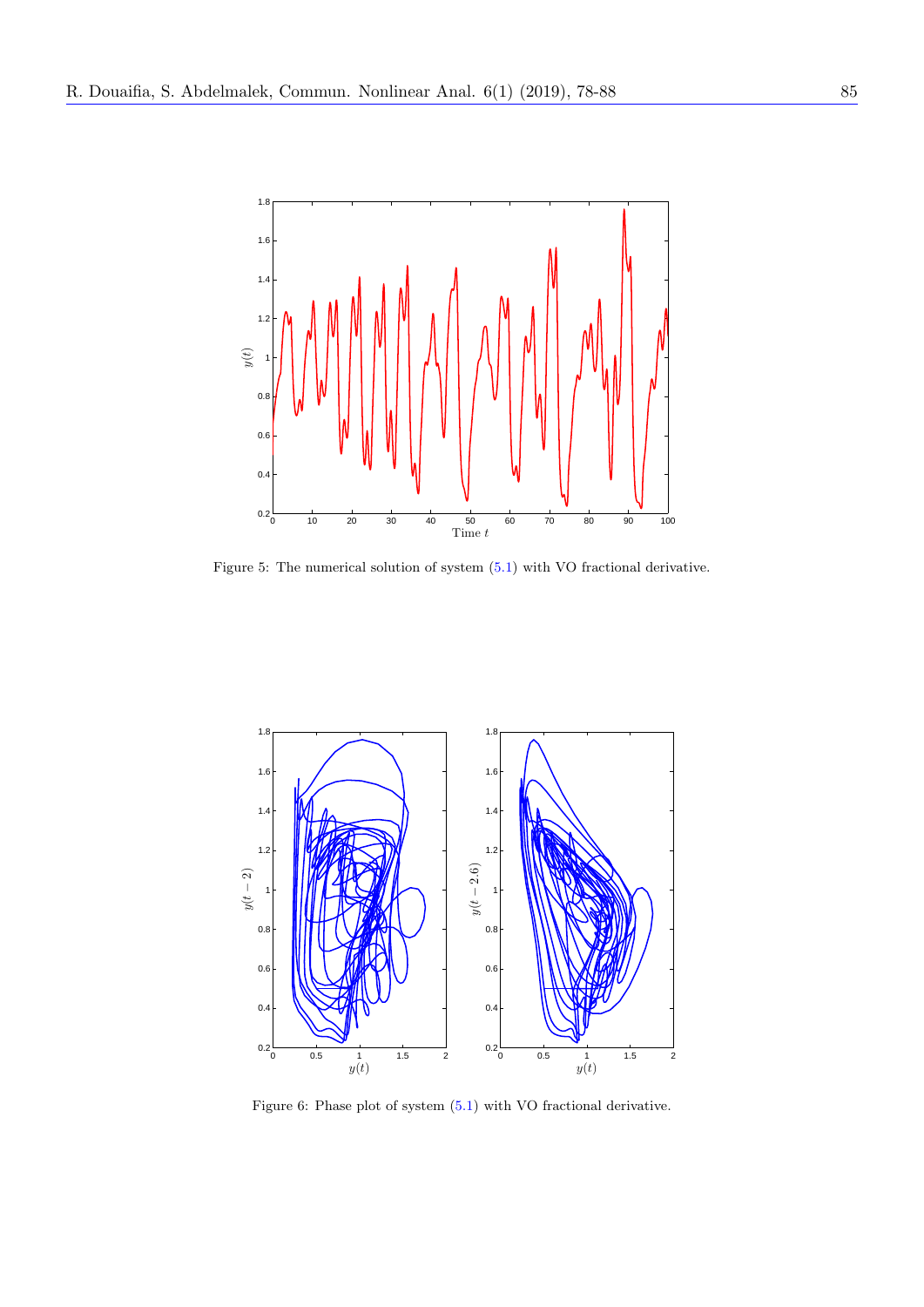The approximate solution of [\(5.2\)](#page-4-2) for fractional derivative  $\alpha = 0.98$  is shown in Fig. [7,](#page-8-0) which looks a bit different to the system  $(5.2)$  generated by a single delay (see [\[13\]](#page-10-14)). In Fig. [8,](#page-8-1) we depict approximate solutions of system [\(5.2\)](#page-4-2) for variable order fractional derivative  $\alpha(t) = 0.97 - \frac{1}{e^{t-1}}$  $\frac{1}{e^t+1}$ , Fig. [9](#page-9-0) shows numerical solution of system [\(5.2\)](#page-4-2) for variable order fractional derivative  $\alpha(t) = 0.93 - \frac{1}{e^{t}+1}$  $\frac{1}{e^t+1}$ . In the following, we have selected the variable order fractional derivative  $\alpha(t) = \frac{2.8 + \sin(t)}{4}$ , it has many variation on [0, 160], Fig. [10,](#page-9-1) showed a completely different behavior of system [\(5.2\)](#page-4-2).



<span id="page-8-0"></span>Figure 7: The numerical solution of system [\(5.2\)](#page-4-2) with fractional derivative.



<span id="page-8-1"></span>Figure 8: The numerical solution of system [\(5.2\)](#page-4-2) with VO fractional derivative.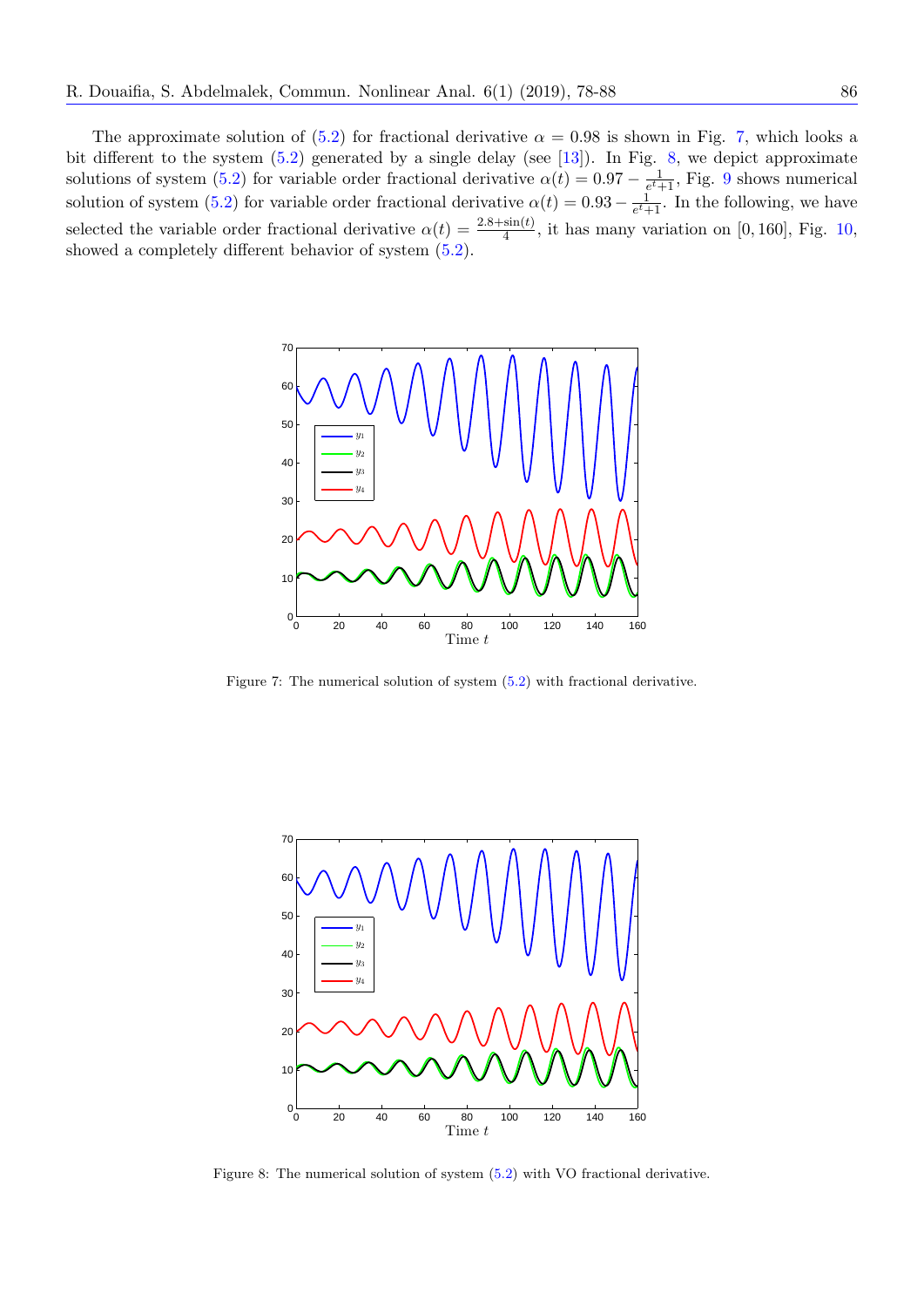

Figure 9: The numerical solution of system [\(5.2\)](#page-4-2) with VO fractional derivative.

<span id="page-9-0"></span>

<span id="page-9-1"></span>Figure 10: The numerical solution of system [\(5.2\)](#page-4-2) with VO fractional derivative.

# 6. Conclusion

In this paper, we derived a numerical approximation to the variable-order fractional delay differential equations with multiple lags, based on Adams-Bashforth-Moulton method. The detailed error analysis of the numerical method was studied under a specific condition on the non-linear term. Numerical examples showed the efficiency of the suggested algorithm. Another new approach can be applied to solve the variable-order fractional delay differential equations with multiple lags as a future work.